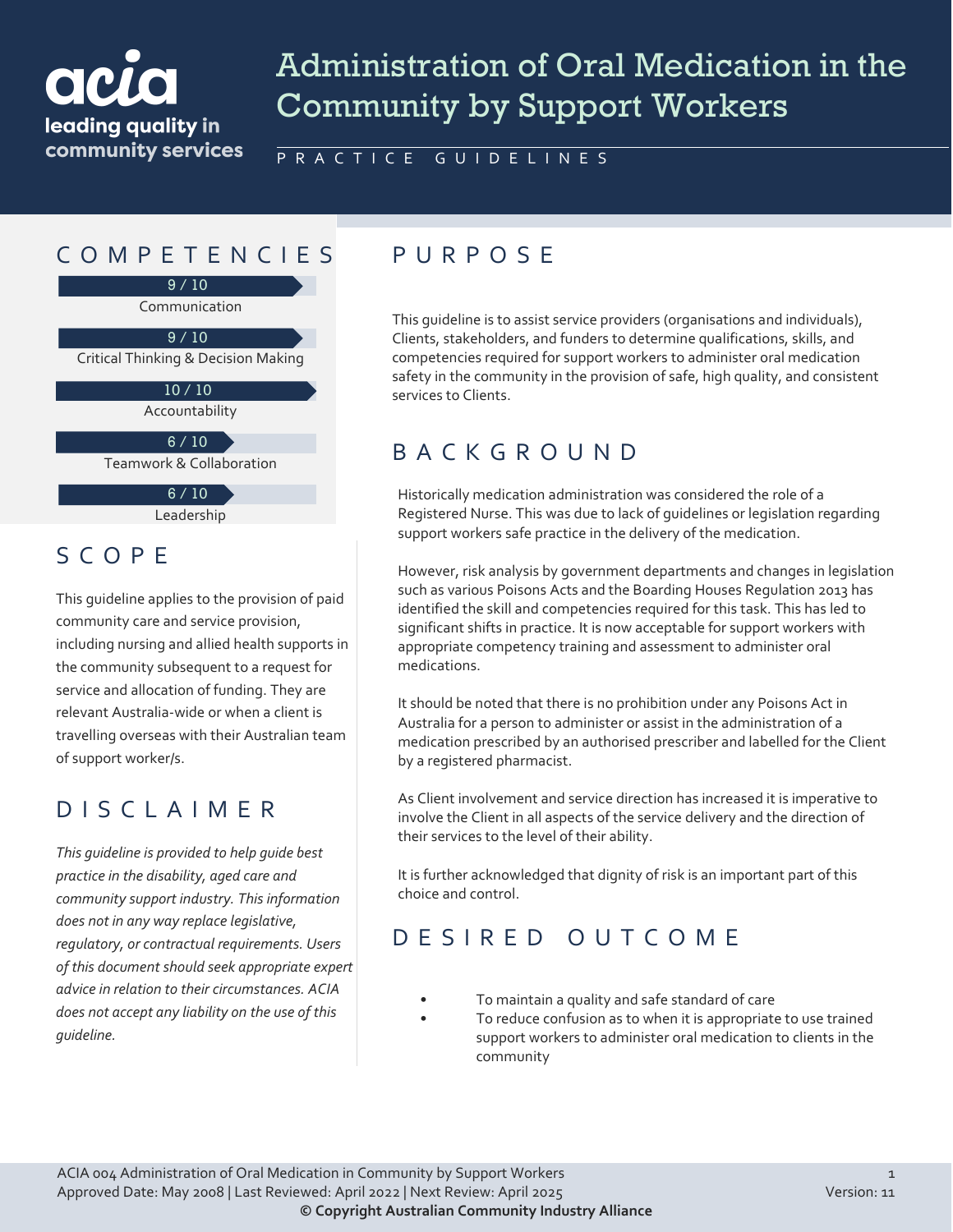#### DEFINITIONS & SUPPORTING INFORMATION

**Community Support and/or Service** is defined as the provision of paid supports and services in a Client's home or community. It includes but is not limited to the following activities of daily living:

- personal care or support
- housework or domestic assistance
- transport assistance
- community access
- social support
- nursing services
- clinical supports
- gardening and home maintenance
- palliative care
- respite care

**Support Worker** - A paid person who assists people to perform tasks of daily living so as to participate in social, family and community activities in the person's home and their community. Support Workers have been commonly known in the past as attendant care worker, disability worker, aged care worker, community worker, homecare worker, care worker or paid carer.

**Service Provider** - Organisation or person accountable for the delivery of supports to Clients.

**Carer** - a person that provides supports to the Client at no cost (generally family or friend).

**Support Worker Competency** - trained and assessed as competent by a Registered Nurse or a person deemed competent by the provider to safely and appropriately perform a specified task as a support worker.

**Medication** means any substance which is supplied by a pharmacist or doctor, or dispensed by a pharmacist on the prescription of a doctor, or supplied directly by the doctor, and has a label attached to it. The term also includes any over the counter medication or natural therapy products.

**Oral Medication** means any medication taken by mouth - this includes tablets in their whole form, crushed tablets and liquid medication

**Client** means the service user, participant, user, care recipient, consumer or person receiving the nursing or support services through a funded government program.

**Plan** means a Service Plan, Support Plan or Individual Plan (however titled – the plan) is a document developed in response to a request for service. It is developed by a Registered Nurse or a person deemed competent by the provider from the service provider, prior to the commencement of service delivery. It outlines the expected outcomes of the requested care/services and the tasks, duties and interventions required to meet the care and service needs of the client (within the parameters of the funding program). The plan guides and directs the individual support worker or Registered Nurse in their day-to- day delivery of the services.

**Registered Nurse** means a person who has completed the prescribed educational preparation, demonstrated competence for practice, and is registered and licensed with the Australian Health Practitioner Regulation Agency (AHPRA) as a Registered Nurse.

**Blister pack** means a sealed oral medication pack prepared by a pharmacist (it is commonly referred to as a Webster Pack)

**Box medication, Dose Administration Aid** means a box with slots that can be filled with oral medication - it is divided into days and times - commonly referred to as a Dossett Box

**Own medication** means prescription or over the counter medication for the Client

**Prompt** means encourage or remind client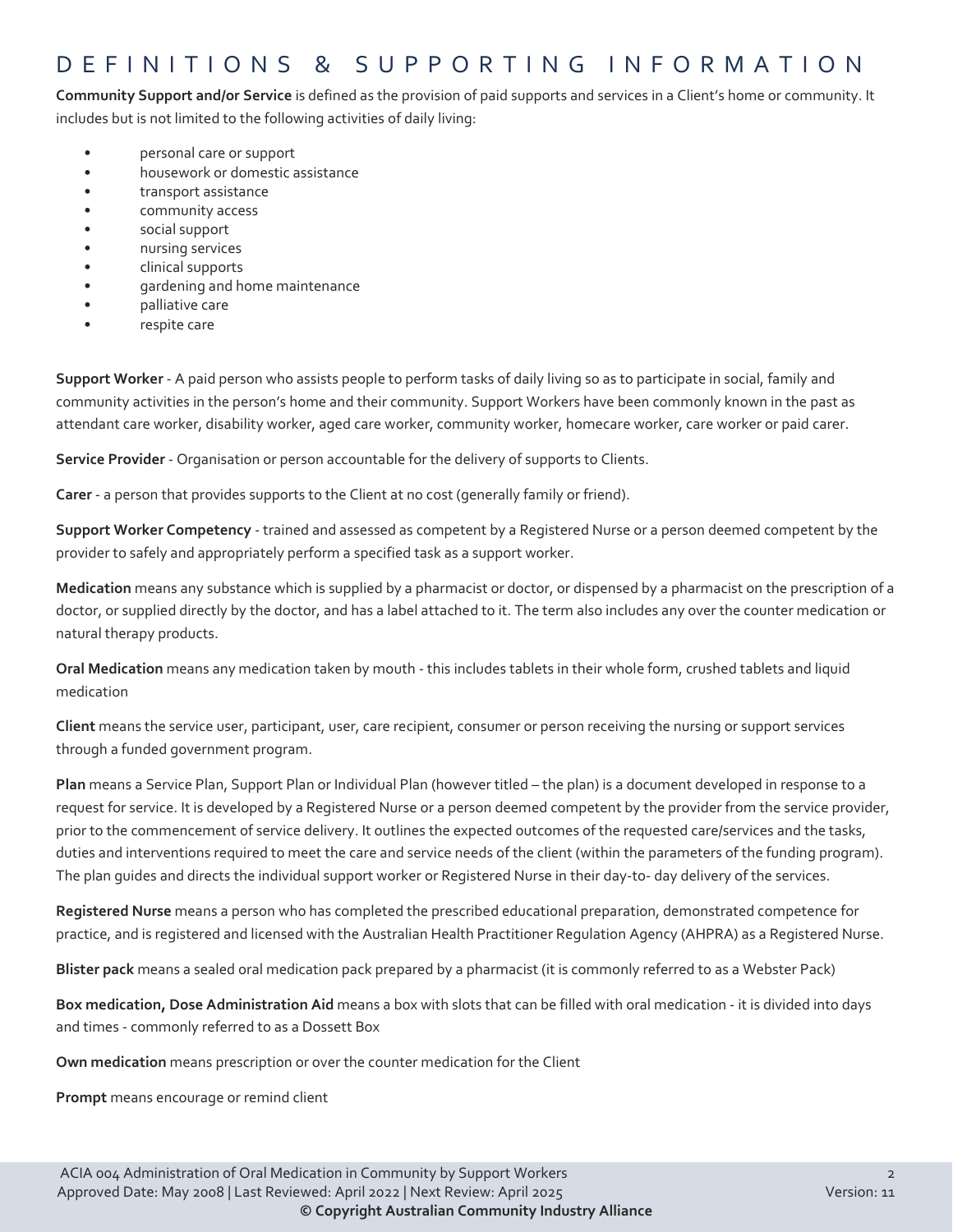# GUIDELINE

ACIA recommends all service providers address medication administration through their risk management program and recognise client directed care and dignity of risk.

#### **Rights for Medication Management**

- 1. Right Client
- 2. Right Drug
- 3. Right Route
- 4. Right Time
- 5. Right Dose
- 6. Right Form
- 7. Right Reason
- 8. Right Action
- 9. Right Documentation
- 10. Right Response

#### **Person-Centred Care**

Person-centred care places the client at the core of what the service does. It provides the right support at the right time to enable clients to lead their lives in as safe and in as fulfilling way as possible. Person-centred care involve a multidisciplinary and collaborative approach between key stakeholders, including carers and family.

Clients should be actively engaged and empowered to ensure their goals are supporting their needs and priorities to support selfdetermination and choice and / or control. Fundamental to this is the right to be treated equally and supported to meet their individual goals, including the right to refuse medications and services.

Policies and procedures should be in place in order to outline the parameters of the assistance that can be provided should be in place to support this, and a safe system to support such approaches.

#### **Client Choice and Self Administration**

Clients have freedom of choice in relation to their pharmacist, Medical Practitioner, medical and healthcare team and how their medicines are managed. Clients may choose to self administer medicines with or without the support from care staff, where the risks of doing so have been comprehensively assessed and regularly reviewed. Any changes to this risk assessment must be recorded and arrangements for self administration of medicines kept under review. Medicines are only administered with the client's consent and the client has the right to refuse medicines. Policies must outline the process for obtaining consent and strategies to be undertaken if a client refuses medicines. The clients Medical Practitioner should be actively engaged with this process.

Risk assessment for medication management should include but is not exclusive to other such factors;

- Clients choice;
- Degree of assistance, including physical, dexterity and cognitive;
- Clients cognitive capabilities, including understanding of the medication requirements, timing management and processes for correct medication management;
- Clients literacy to read and interpret labels and medical instructions;
- Safe and correct storage requirements; and
- Where required the responsibilities and role of staff in this process.

#### **Policies for Oral Medication Management**

A comprehensive and accessible set of policies and procedures around medication management should be in place to govern the processes and adequately safeguard the client. This approach should be seen as a collaborative and responsive set of processes that engage client, staff and governance systems to ensure it is accessible, robust and up-to-date.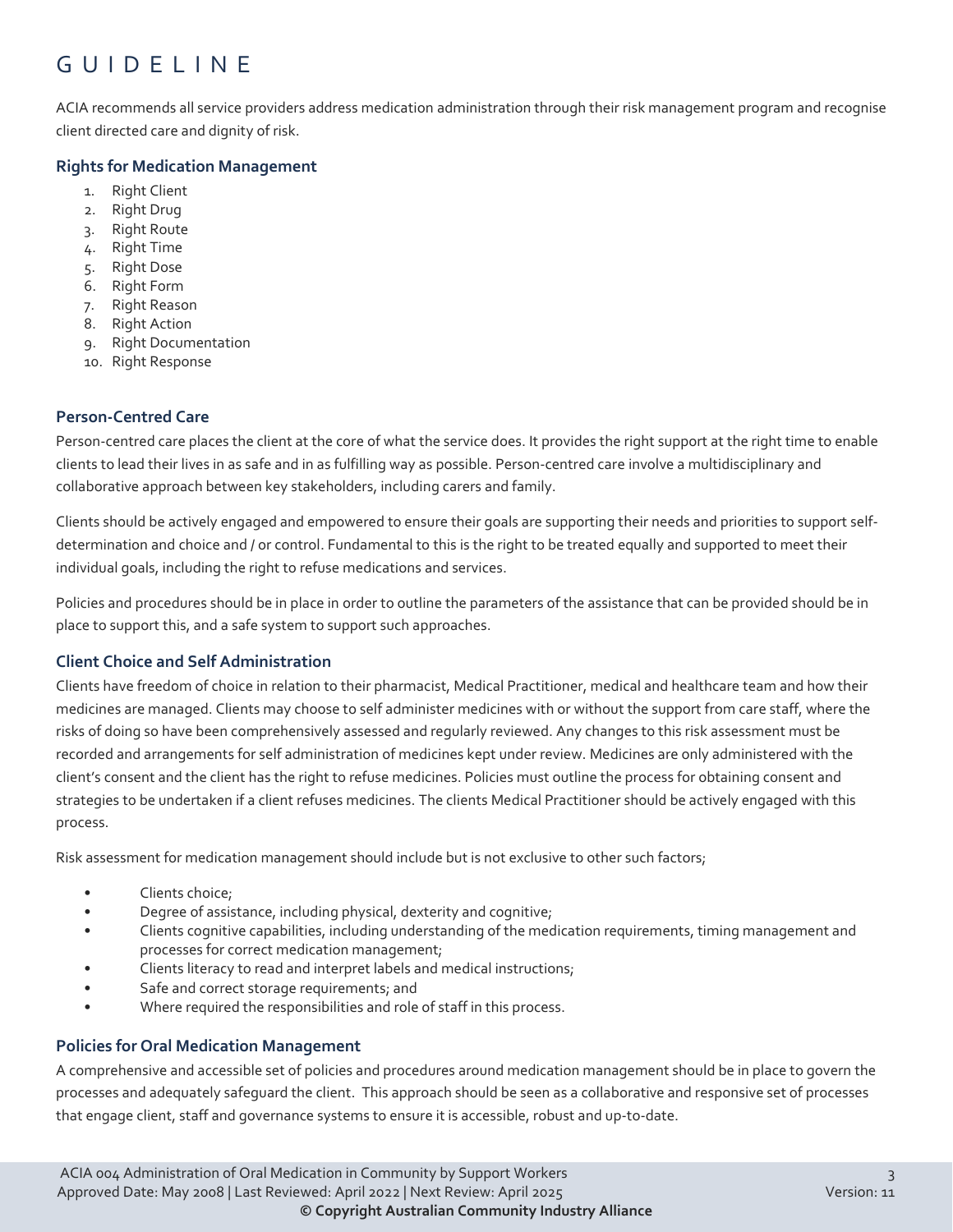Processes must be documented to support the management of medicines prescribed to be taken 'when required' (PRN) which are usually prescribed to treat short term or intermittent medical conditions or symptoms. It is not the role of a support worker to aid in decision making of PRN medications, and a Registered Nurse must be actively engaged where staff are involved in PRN medication.

Medicines for the management of seizures are administered using following strict and individualised client plans whilst under the supervision of a health professional. Staff engaged in seizure management are required to have additional training to manage medications in an emergency involving seizures and against the specific client plan.

Staff should prompt, assist and / or administer medicines only when they have specific training as deemed appropriate by the organisation by persons deemed competent to undertake such training. This training must be reviewed and evaluated regularly against organisational policies.

Client's own medication - In the case of a client's own medication, a support worker:

- May NOT fill a 'box' medication compliance aid (Dose Administration Aid)
- May prompt the Client to take their own oral medication
- Should take precautions to ensure that the medication is current
- For prescribed medication that the label correctly identifies the client
- The dosage on the pharmacy label is adhered to
- Comply by the 10 Rights of Medication Management

A Registered Nurse is able to:

- Fill a 'box' medication dose administration aid (if required)
- Provide training to the support worker on the administration of oral medication from a client's labelled pharmacy container

It is recommended that a Registered Nurse or a person deemed competent by the provider:

- delivers competency-based training to the support worker on the administration of oral medication
- Signs off on the competency of the support worker in their ability to administer oral medications safely and accurately
- Has an Action Plan in place if an error should occur.

Support workers may administer, oral medication:

- from a blister pack
- from 'box' medication compliance aid filled by a pharmacist, doctor/dentist or Registered Nurse
- directly from the client's labelled pharmacy container

Support workers must:

- Have completed competency-based training in the administration of oral medications that includes being informed and aware of the risks associated with altering the oral dose form of a medication
- Be aware that they must ensure the proper use of medication
- Report any changes or variations in the client's health and wellbeing and medication orders to their supervisor
- Report when medication is refused
- Not give any medications to a Client that has not been ordered for that Client
- Document the administration of medication as per the requirements of the service provider organisation
- Report any medication errors

Note: The safest form of oral medication is a blister pack, followed by administration directly from the client's labelled pharmacy container